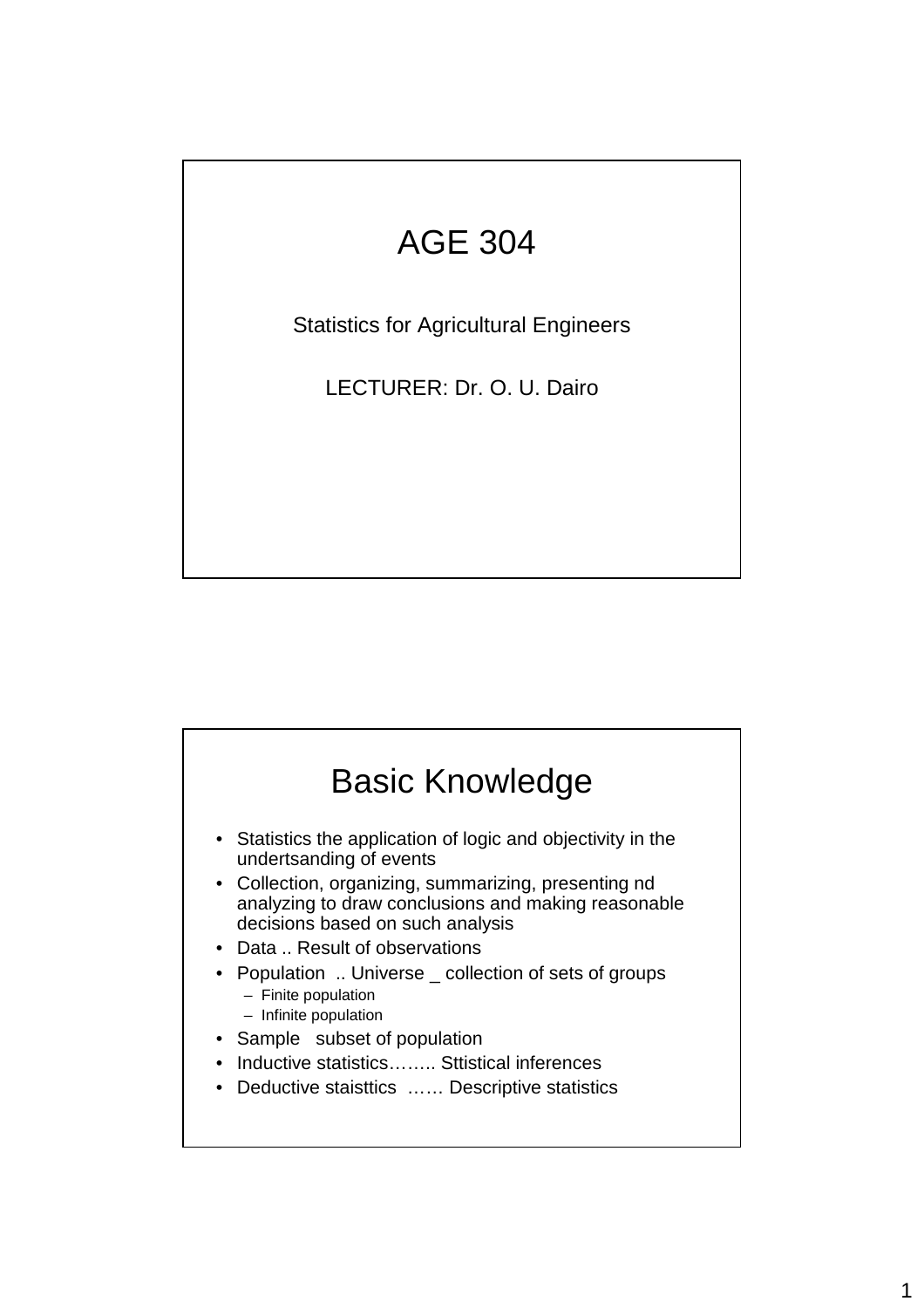- Variable ….. Domain
	- Constant … variable with one value
	- Qualitative
	- Quantitative
	- Countinuous
	- Discontinuous
	- Discerete
- Enumeration ……collection of discrete data
- Measurement … collection of countinuous data
- Raw data ……. Unorganized data
- Array …… arrangement of raw data in order of magnitude

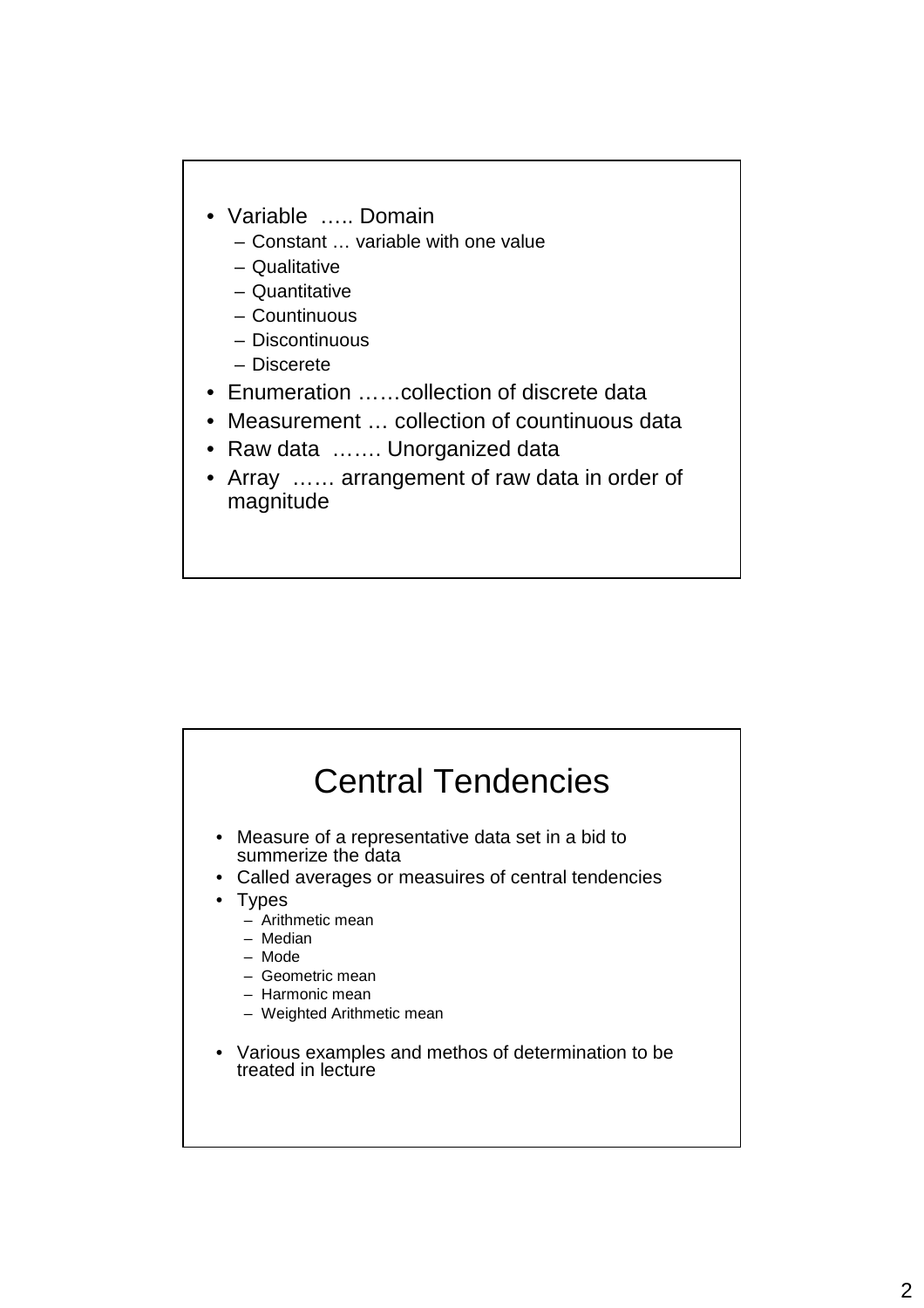

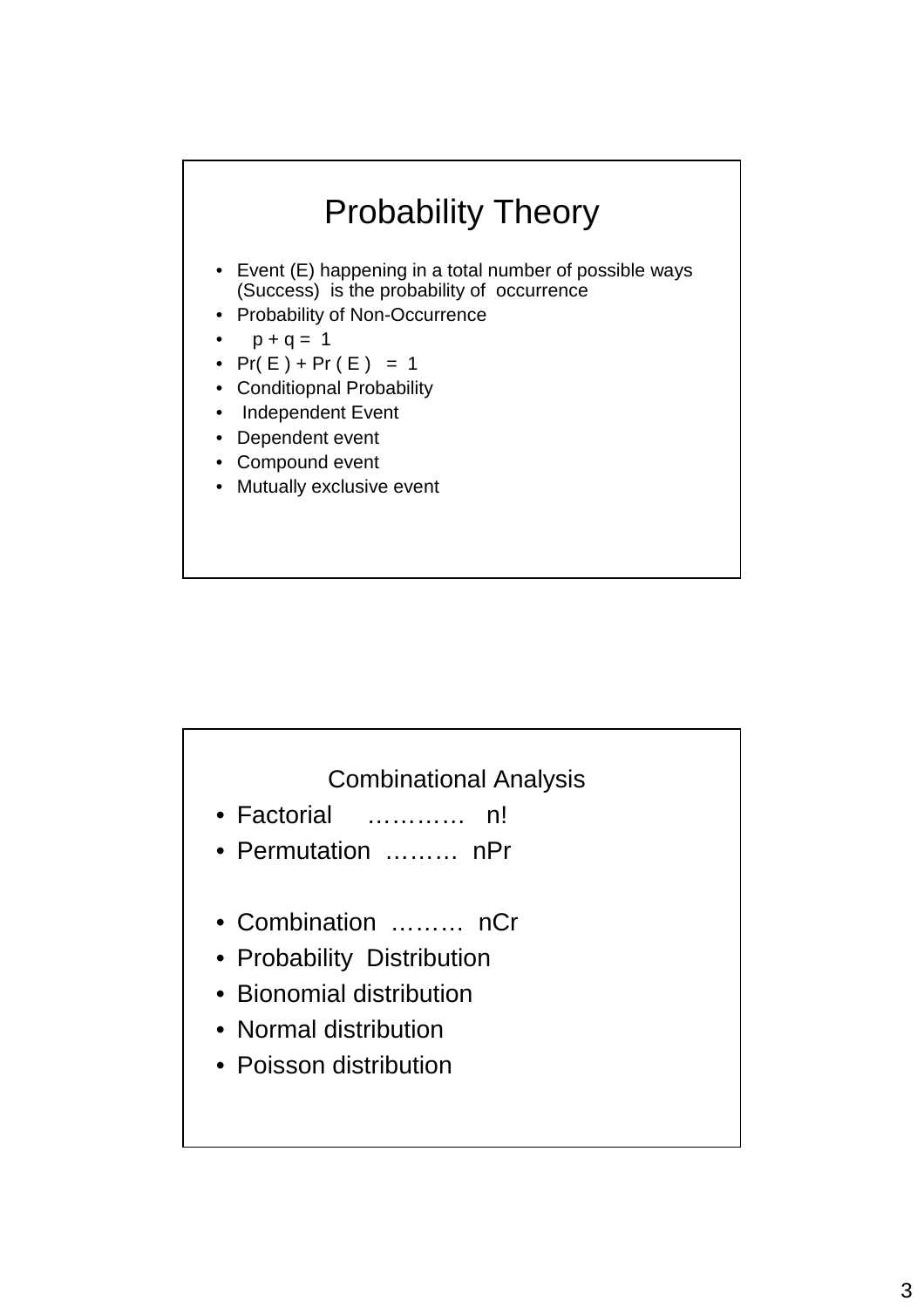

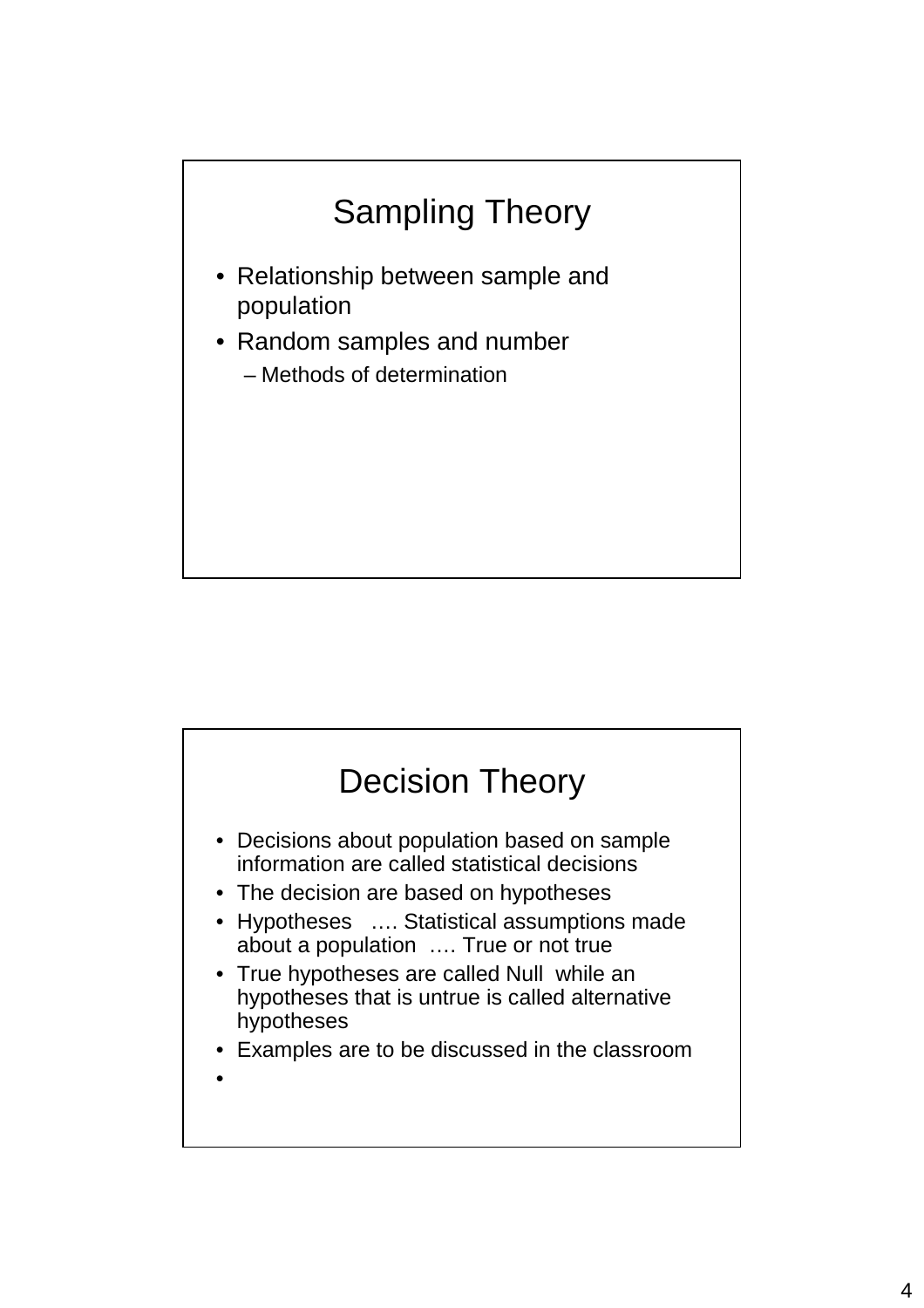

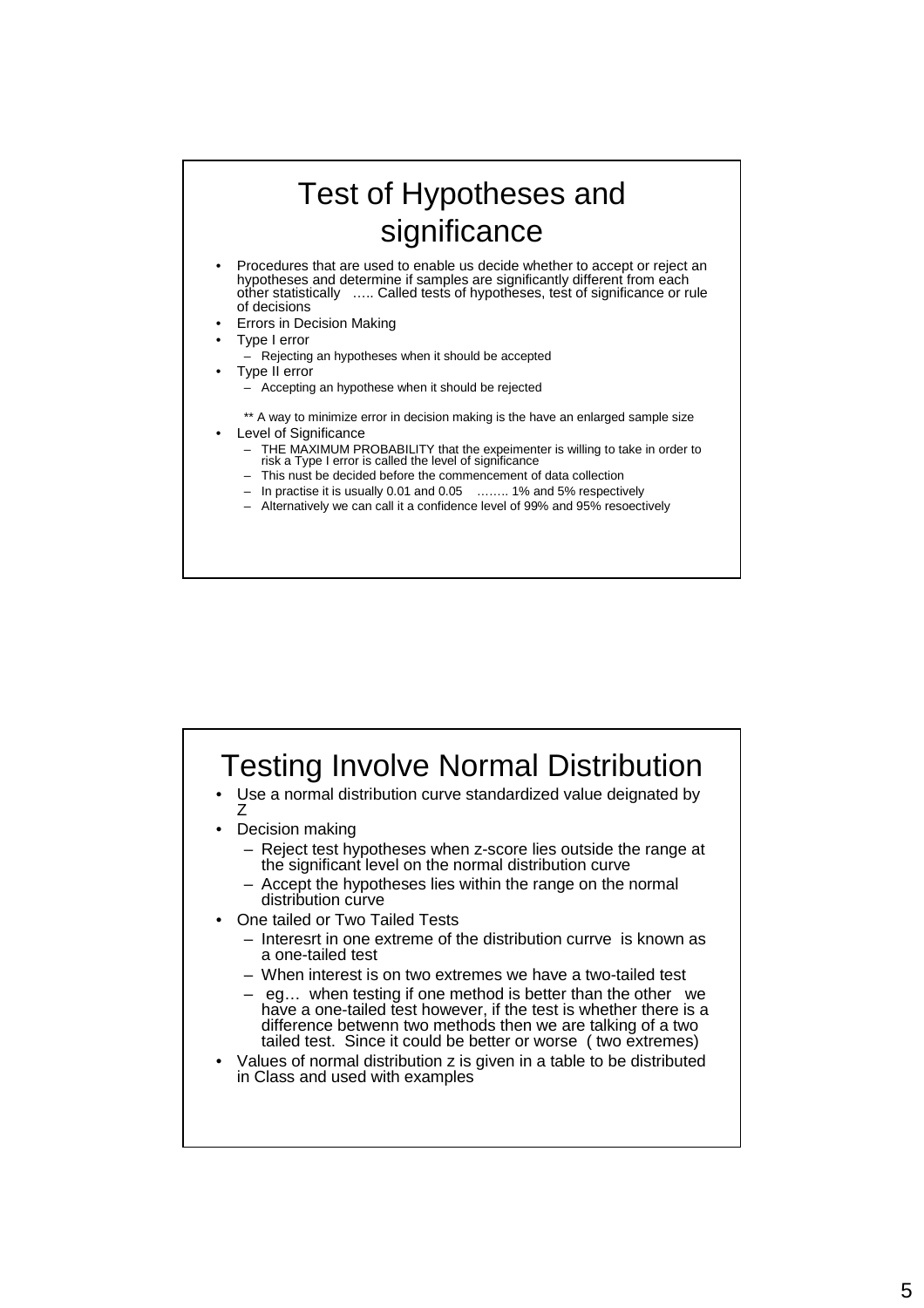